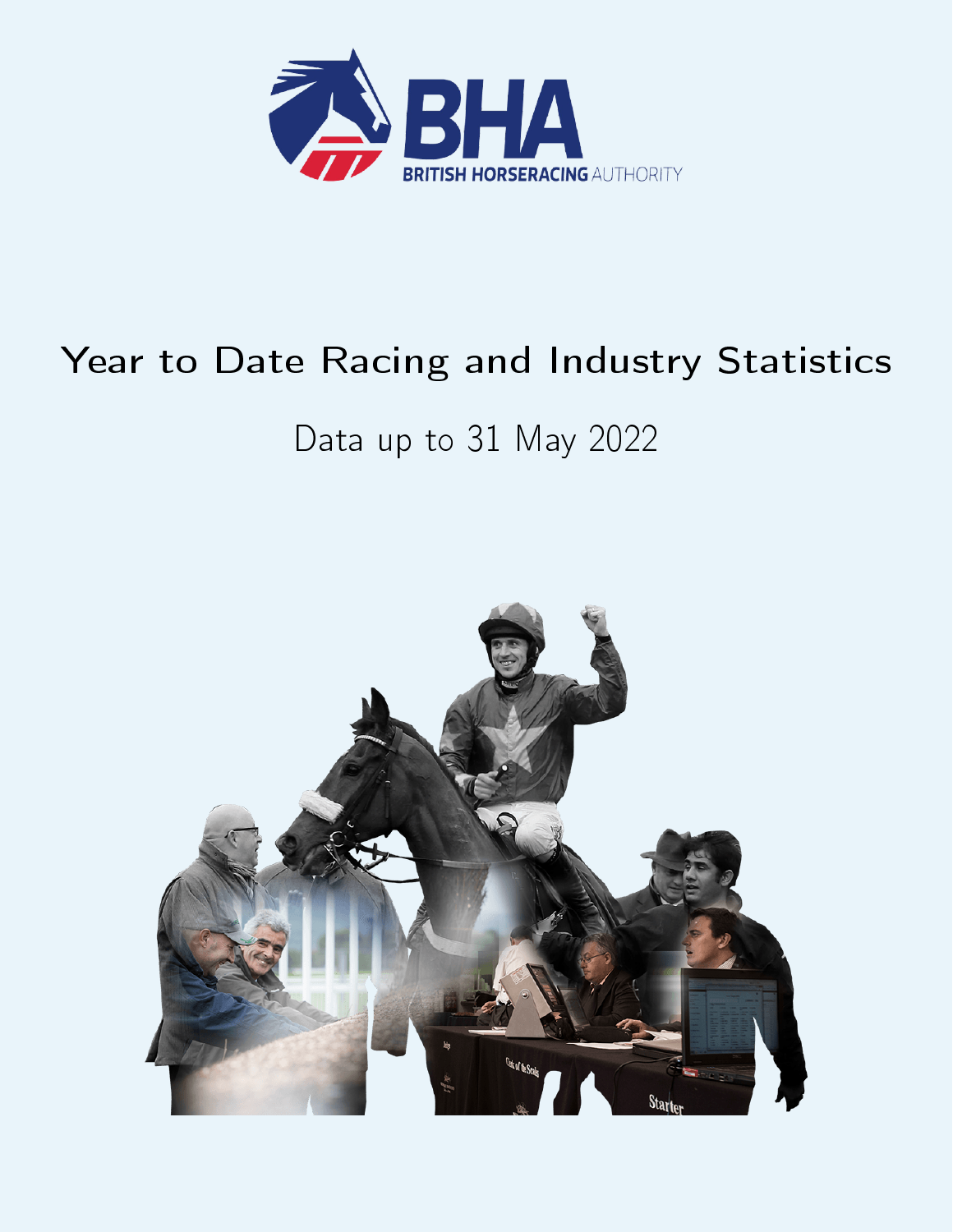# YTD Fixtures

`Mixed' Fixtures are recategorised as `Flat'.

### Fixtures Programmed

| Code      | 2018          | 2019           | 2020         | 2021         | 2022           |
|-----------|---------------|----------------|--------------|--------------|----------------|
| Flat Turf | 128 (21.2%)   | 130 (21.6%)    | $1(0.4\%)$   | 134 (22.4%)  | $145(24.1\%)$  |
| Flat AWT  | 172(28.5%)    | 172 (28.6%)    | $109(398\%)$ | 165(27.6%)   | 165(27.4%)     |
| Jump      | $303(50.2\%)$ | 299 (49.8%)    | 164 (59.9%)  | $299(500\%)$ | 292 (48.5%)    |
| Total     | 603 (100.0%)  | $601(100.0\%)$ | 274 (100.0%) | 598 (100.0%) | $602(100.0\%)$ |

### Fixtures Ran

| Code         | 2018          | 2019           | 2020         | 2021         | 2022           |
|--------------|---------------|----------------|--------------|--------------|----------------|
| Flat Turf    | 118 (21 2%)   | 127(22.3%)     | NA (-)       | 131(236%)    | 144 $(24.1\%)$ |
| Flat AWT     | $175(31.4\%)$ | 172 (30.2%)    | $114(462\%)$ | 171 (30.8%)  | 164 (27.5%)    |
| Jump         | 264 (47.4%)   | 270(47.5%)     | 133 (53.8%)  | 254 (45.7%)  | 289 (48.4%)    |
| <b>Total</b> | 557 (100.0%)  | $569(100.0\%)$ | 247 (100.0%) | 556 (100.0%) | 597 (100.0%)   |

### Abandoned & Additional Fixtures

An abandoned fixture is defined as a fixture in the original fixture list that was not run. A fixture switching surface is not considered an abandonment but switching code would be considered an abandonment.

An additional fixture is defined as a fixture that was ran but not included in the original fixture list. A fixture switching surface is not considered an additional fixture but switching code would be considered an additional.

| <b>Abandonments</b> | 2018 | 2019 | 2020 | 2021 | 2022 | <b>Additionals</b> | 2018 | 2019 | 2020 | 2021 | 2022 |
|---------------------|------|------|------|------|------|--------------------|------|------|------|------|------|
| Flat Turf           |      |      |      |      |      | Flat Turf          |      |      |      |      |      |
| Flat AWT            |      |      |      |      |      | Flat AWT           |      |      |      |      |      |
| Jump                | 54   | 34   |      | 55   |      | Jump               | ιb   |      |      |      |      |
| Total               | 69   | 45   | 38   | 60   |      | Total              | າາ   |      |      |      |      |

#### Going

The going for the last turf race at each fixture.

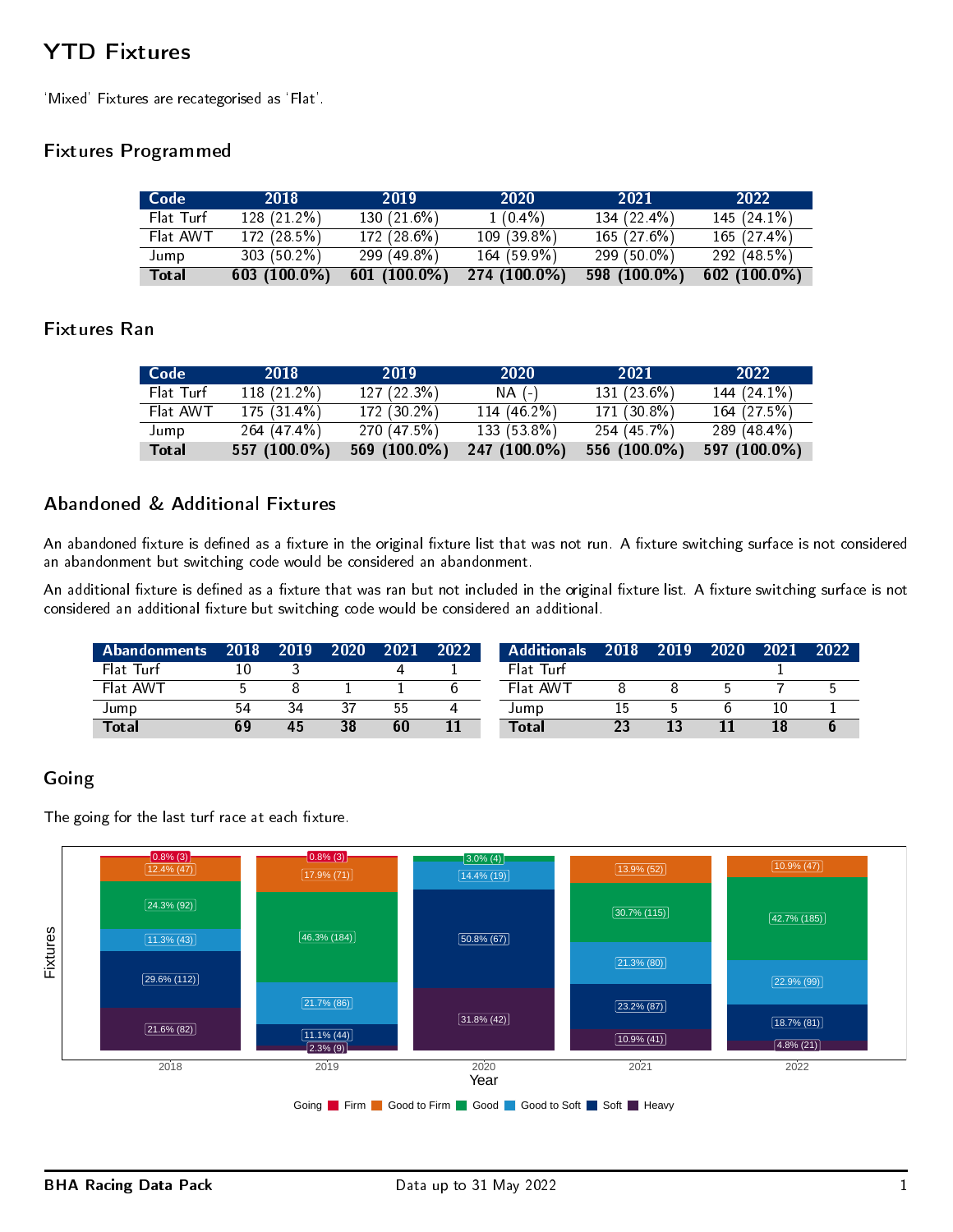# YTD Races

### Races Ran

| RaceType     | 2018          | 2019          | 2020          | 2021           | 2022           |
|--------------|---------------|---------------|---------------|----------------|----------------|
| Flat Turf    | 850(21.9%)    | 917(233%)     | $NA(-)$       | 940 (23 0%)    | 1011 (24.0%)   |
| Flat AWT     | 1224(315%)    | 1165(296%)    | 793 (46.7%)   | 1296 (31 8%)   | $1179(28.0\%)$ |
| Chase        | 638 (16.4%)   | 652 (16.6%)   | 314(18.5%)    | 616 $(15.1\%)$ | 729 (17.3%)    |
| Hurdle       | 941(242%)     | 973(247%)     | 491 (28.9%)   | 936(22.9%)     | 1072(25.5%)    |
| NHF.         | $163(4.2\%)$  | 146 (3.7%)    | 78 (4 6%)     | 225(55%)       | 147(35%)       |
| Hunter       | 74 (19%)      | 83 $(2.1\%)$  | 22(1.3%)      | 66 (1.6%)      | 72(1.7%)       |
| <b>Total</b> | 3890 (100.0%) | 3936 (100.0%) | 1698 (100.0%) | 4079 (100.0%)  | 4210 (100.0%)  |

# Entries, Declarations, Eliminations & Non Runners



### Race Values

Total Race Values are shown as £ 000s.

| Metric/Code   | 2018     | 2019     | 2020                    | 2021     | 2022                         |
|---------------|----------|----------|-------------------------|----------|------------------------------|
| <b>Total</b>  | £ 55,719 | £ 56,967 | £ 22,138                | £ 46,688 | £ 66,769                     |
| Flat Turf     | £ 15,037 | £ 16,871 |                         | £ 13,323 | £ 18,450                     |
| Flat AWT      | £11,650  | £ 11,018 | £ 6,517                 | £9,998   | £ $12,113$                   |
| Jump          | £ 29,031 | £ 29,079 | $\overline{1, 15}$ ,620 | £ 23,367 | £ 36,207                     |
| Average       | £14,324  | £ 14,473 | £ 13,037                | £ 11,446 | £15,860                      |
| Flat Turf     | £ 17,691 | £ 18,398 |                         | £ 14,173 | £ 18,249                     |
| Flat AWT      | £9,518   | £9,457   | £ 8,219                 | £ 7,714  | £ 10,274                     |
| Jump          | £ 15,986 | £ 15,684 | £ 17,260                | £ 12,679 | £ 17,924                     |
| <b>Median</b> | £ 7,461  | £7,500   | £7,000                  | £ 6,500  | £ 8,950                      |
| Flat Turf     | £ 8,600  | £8,600   |                         | £7.900   | £9,000                       |
| Flat AWT      | £ 6.569  | £ 6.569  | £ 6.245                 | £5,600   | £7,100                       |
| Jump          | £7,845   | £ 7.811  | £ 7,749                 | £6.923   | $\overline{\text{£}}$ 10,000 |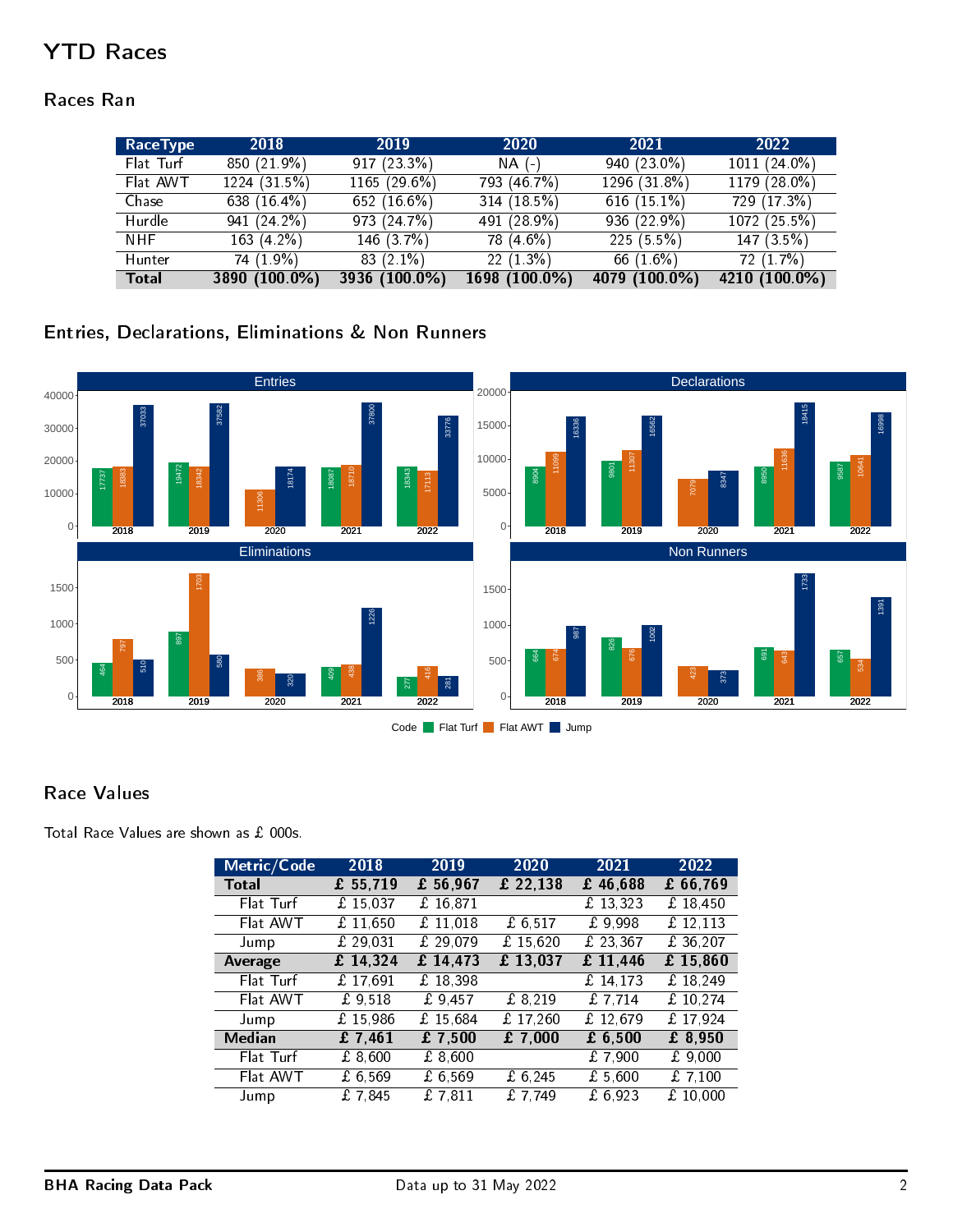### Average Field Size

| Code/Race Type        | 2018 | 2019 | 2020              | 2021 | 2022  |
|-----------------------|------|------|-------------------|------|-------|
| Flat Turf             | 969  | 9.79 |                   | 8.79 | 8.83  |
| Flat AWT              | 852  | 9.12 | 8.39              | 8.48 | 8.57  |
| Jump                  | 845  | 8.39 | 8.81              | 9.05 | 7.73  |
| Code/Race Type        | 2018 | 2019 | $\overline{2020}$ | 2021 | 2022  |
| Flat                  | 9.00 | 9.42 | 839               | 8.61 | 8.69  |
| Pattern/Listed        | 8.11 | 8.19 | 7.83              | 7.56 | 7.27  |
| Handicap              | 9.32 | 975  | 8.54              | 8.78 | 8.90  |
| <b>WFA Conditions</b> | 7.11 | 8.71 | 8.66              | 8.76 | 8.49  |
| Maiden                | 9.83 | 9.88 | 9.36              | 8.83 | 8.89  |
| Novice                | 8.18 | 8.63 | 767               | 7.91 | 8.13  |
| Seller/Claimer        | 6.72 | 714  | 6.35              | 6.67 | 6 3 2 |
| Auction               | 8.94 | 8 71 | 8.05              | 8.91 | 859   |

| Code/Race Type        | 2018  | 2019  | 2020  | 2021  | 2022  |
|-----------------------|-------|-------|-------|-------|-------|
| <b>Chase</b>          | 7.19  | 7.19  | 7.65  | 7.92  | 674   |
| Pattern/Listed        | 10.62 | 10.60 | 9.57  | 9.76  | 9.48  |
| Handicap              | 7 1 6 | 7.11  | 7.76  | 797   | 6.61  |
| Maiden/Novice         | 4.25  | 4 3 0 | 3.93  | 451   | 396   |
| <b>WFA Conditions</b> | 7.00  | 9.00  | 10.00 | 767   | 6.50  |
| <b>Hurdle</b>         | 9.23  | 9.21  | 9.48  | 9.69  | 8.34  |
| Pattern/Listed        | 11.32 | 11.15 | 10.61 | 10.77 | 10.26 |
| Handicap              | 964   | 954   | 991   | 9.98  | 8.74  |
| Maiden/Novice         | 8.43  | 848   | 8.85  | 9.18  | 753   |
| <b>WFA Conditions</b> | 6.69  | 789   | 6.88  | 7.00  | 5.24  |
| Seller/Claimer        | 7.10  | 7.00  | 5.50  | 7.29  | 6.17  |
| <b>NHF</b>            | 9 15  | 9.23  | 992   | 9.52  | 8.88  |
| <b>Hunter</b>         | 784   | 6.78  | 6.64  | 8.88  | 6.21  |

# Divided Races

| Code | Type | 2018 | 2019 | 2020 | 2021 | 2022 |
|------|------|------|------|------|------|------|
| Flat | Hcap | 76   | 43   | 35   | 58   | 61   |
|      | WFA  | 29   | 27   |      | 42   | 21   |
|      | Hcap | 12   | 10   |      | 31   | 32   |
| Jump | WFA  | 15   | 12   | Q    | 31   | 13   |

# Proportion of Races by Handicap/WFA

|      |  | Code Type 2018 2019 2020 2021 2022 |  |
|------|--|------------------------------------|--|
| Flat |  | WFA 30.1% 30.7% 25.5% 31.0% 30.4%  |  |
|      |  | Hcap 69.9% 69.3% 74.5% 69.0% 69.6% |  |
|      |  | WFA 41.0% 39.6% 42.2% 40.2% 35.7%  |  |
| Jump |  | Hcap 59.0% 60.4% 57.8% 59.8% 64.3% |  |

# Non Runners (as percentage of Declarations)

| Code      | 2018        | 2019          | 2020       | 2021        | 2022        |
|-----------|-------------|---------------|------------|-------------|-------------|
| Flat Turf | 664 (7.5%)  | $826(84\%)$   |            | 691 (7.7%)  | 657 (6.9%)  |
| Flat AWT  | $674(61\%)$ | $676(6.0\%)$  | 423 (6.0%) | 643(5.5%)   | $534(50\%)$ |
| Jump      | $987(60\%)$ | $1002(6.0\%)$ | 373(4.5%)  | 1733 (9.4%) | 1391 (8.2%) |
| Overall   | 2325 (6.4%) | $2504(6.6\%)$ | 796 (5.2%) | 3067(7.9%)  | 2582(6.9%)  |

### Non Runners per Race

| Code      | 2018 | 2019 | 2020 | 2021 | 2022 |
|-----------|------|------|------|------|------|
| Flat Turf | 0.78 | N 90 |      | ი 74 | 0.65 |
| Flat AWT  | 0.55 | O 58 | 0.53 | N 50 | 0.45 |
| Jump      | 0.54 | በ 54 | በ 41 | በ 94 | በ 69 |
| Overall   | 0.60 | O 64 | O 47 | 0.75 | 0.61 |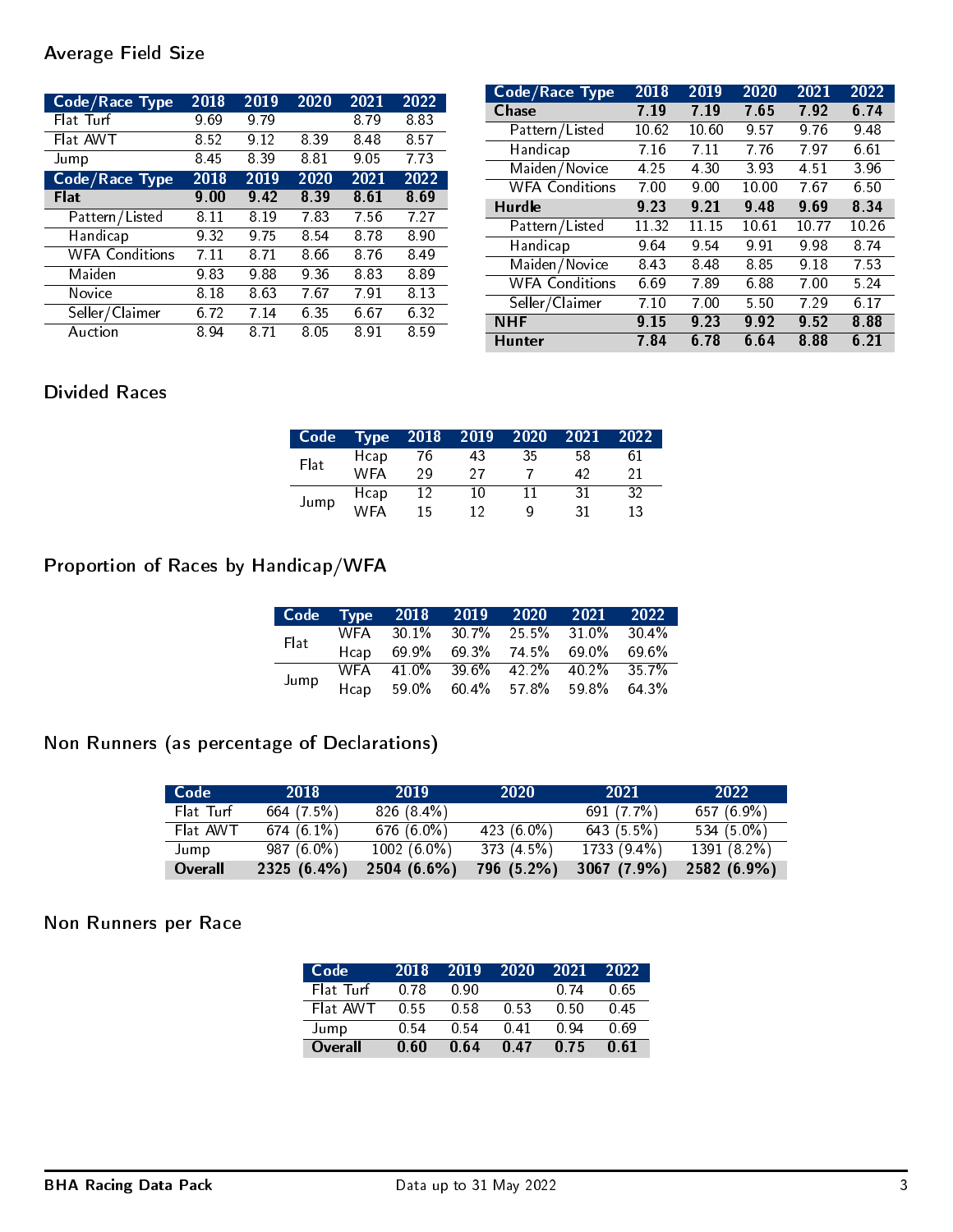# YTD Runners

### Total Runners

| Code         | 2018  | 2019  | 2020  | 2021  | 2022  |
|--------------|-------|-------|-------|-------|-------|
| Flat Turf    | 8240  | 8974  |       | 8259  | 8930  |
| Flat AWT     | 10425 | 10629 | 6654  | 10993 | 10107 |
| Jump         | 15349 | 15560 | 7974  | 16694 | 15612 |
| <b>Total</b> | 34014 | 35163 | 14628 | 35946 | 34649 |

## Average Runs per Horse

| Code    | 2018 | 2019 | -2020 | $-2021$ | 2022 |
|---------|------|------|-------|---------|------|
| Flat    | 2.67 | 2.70 | 2.32  | 2.79    | 2 77 |
| Jump    | 2.53 | 246  | 174   | 246     | 2.51 |
| Overall | 2.67 | 2.66 | 2.00  | 2.69    | 2.71 |

Jump

Individual Runners

# YTD Horses in Training

**Total** 

| Type <sup>1</sup> | 2018  | 2019  | 2020  | 2021  | 2022  |
|-------------------|-------|-------|-------|-------|-------|
| Flat              | 12224 | 12488 | 11863 | 12013 | 11939 |
| Jump              | 6542  | 7276  | 6952  | 7970  | 7401  |
| Dual              | 1290  | 678   | 756   | 731   | 766   |
| Total             | 20056 | 20442 | 19571 | 20714 | 20106 |

### Flat

| AgeCat          | 2018  | 2019  | 2020  | 2021  | 2022  |
|-----------------|-------|-------|-------|-------|-------|
| 2Y <sub>O</sub> | 3837  | 3889  | 3385  | 3605  | 3575  |
| 3Y O            | 3971  | 3931  | 3952  | 3810  | 3829  |
| 4Y O            | 1853  | 1966  | 1897  | 2021  | 1992  |
| $5Y0+$          | 2563  | 2702  | 2629  | 2577  | 2543  |
| <b>Total</b>    | 12224 | 12488 | 11863 | 12013 | 11939 |

### AgeCat 2018 2019 2020 2021 2022 3-4YO 755 955 5-6YO 2527 2835 2741 3001 2850 7-8YO 1794 1957 1930 2299 2064 9YO+ 1466 1529 1452 1770 1551  $6542$ Dual

| AgeCat          | 2018 | 2019 | 2020 | 2021 | 2022 |
|-----------------|------|------|------|------|------|
| 3Y <sub>0</sub> | 92   | 51   | 97   | 88   | 127  |
| 4YO             | 324  | 201  | 192  | 204  | 209  |
| $5Y0+$          | 874  | 426  | 467  | 439  | 430  |
| Total           | 1290 | 678  | 756  | 731  | 766  |

## Monthly Snapshot (May 2022)

| Type <sub></sub> | HIT   | Proportion |
|------------------|-------|------------|
| Flat             | 10424 | 65.0%      |
| Jump             | 4914  | $30.7\%$   |
| Dual             | 690   | 4.3%       |
| <b>Total</b>     | 16028 | 100.0%     |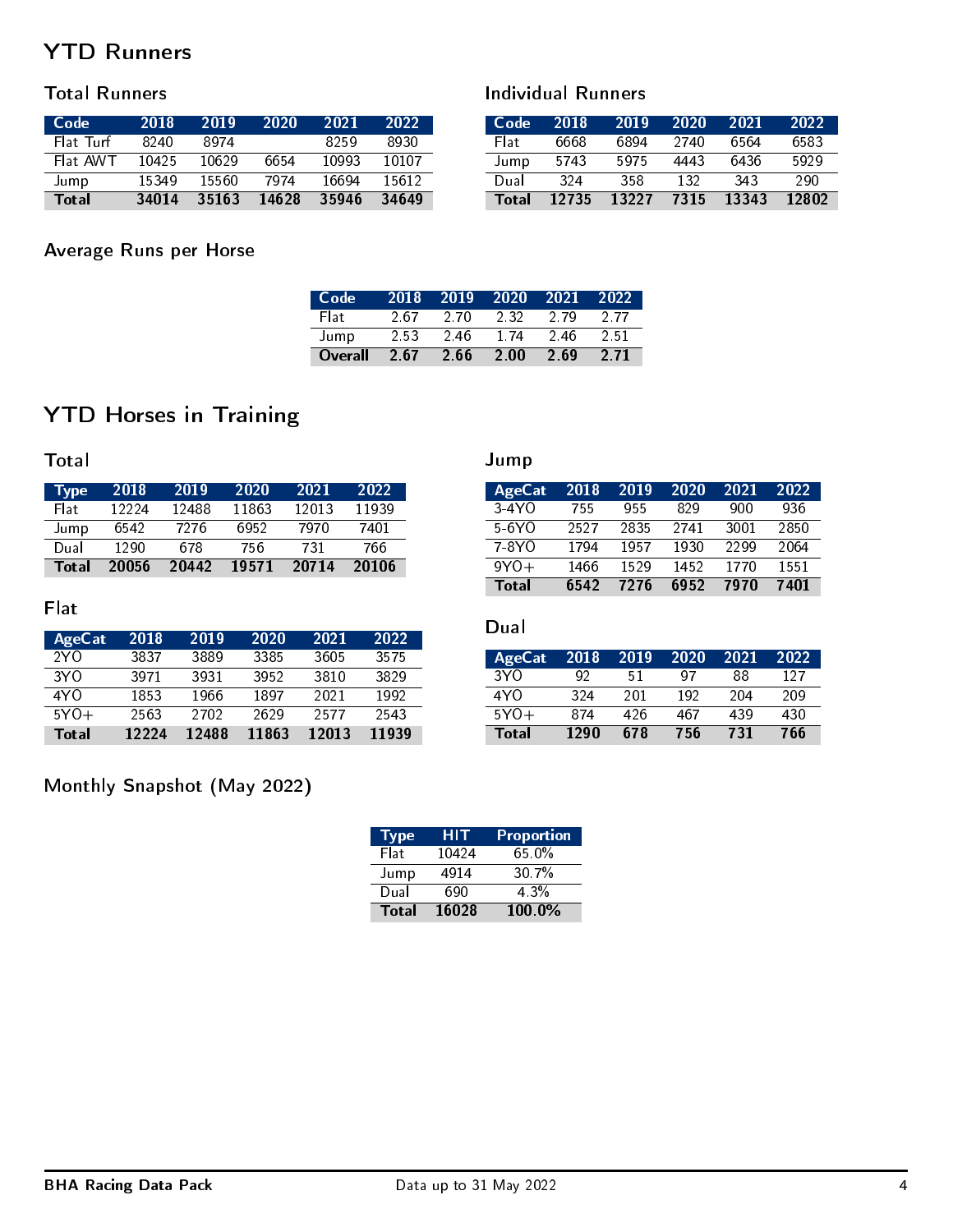# Key Perfomance Indicators (YTD)

## 7+ Race Cards

| Metric 2018 2019 2020 2021 2022،                                             |  |  |          |
|------------------------------------------------------------------------------|--|--|----------|
| 7+ Races 81.1% 73.8% 72.5% 95.7% 86.6%                                       |  |  |          |
| $\langle 7 \text{ Races} \quad 18.9\% \quad 26.2\% \quad 27.5\% \quad 4.3\%$ |  |  | $13.4\%$ |

### Races with  $< 6$  Runners

| Code      | 2018     | 2019    | 2020     | 2021  | 2022     |
|-----------|----------|---------|----------|-------|----------|
| Flat Turf | 71%      | $8.2\%$ |          | 14.5% | 13.5%    |
| Flat AWT  | $13.6\%$ | $107\%$ | $13.6\%$ | 14.8% | $12.8\%$ |
| Jump      | 20.3%    | 21.8%   | 17.0%    | 16 በ% | 28.6%    |
| Overall   | 15.3%    | 15.4%   | 15.4%    | 15.2% | 20.5%    |

### Races with  $8+$  Runners

| Code      | 2018  | 2019     | 2020  | 2021     | 2022  |
|-----------|-------|----------|-------|----------|-------|
| Flat Turf | 71.9% | $72.4\%$ |       | $60.6\%$ | 60 1% |
| Flat AWT  | 637%  | 693%     | 57.9% | $62.4\%$ | 65.5% |
| Jump      | 54.5% | 526%     | 59.6% | 63.4%    | 46 በ% |
| Overall   | 61.2% | 62.1%    | 58.8% | 62.5%    | 54.9% |

#### Races with Odds On & Evens Favourites

| Code    | 2018     | 2019     | 2020     | 2021     | 2022     |
|---------|----------|----------|----------|----------|----------|
| Flat:   | 14.9%    | $19.4\%$ | $16.5\%$ | 18 በ%    | 18.3%    |
| Jump    | $22.7\%$ | 26.2%    | 23.8%    | $22.4\%$ | $25.3\%$ |
| Overall | $18.6\%$ | $22.6\%$ | $20.4\%$ | 20.0%    | 21.7%    |

# Races with Odds Against Favourites

| Code    | 2018    | 2019  | 2020     | 2021  | 2022  |
|---------|---------|-------|----------|-------|-------|
| Flat:   | $851\%$ | 80.6% | $83.5\%$ | 82.0% | 817%  |
| Jump    | 77.3%   | 73.8% | 76.2%    | 77.6% | 74.7% |
| Overall | 81.4%   | 77.4% | 79.6%    | 80.0% | 78.3% |

### Races shown on FTA Television

| Code         | 2018 | 2019 | 2020 | 2021 | 2022 |
|--------------|------|------|------|------|------|
| Flati        | 110  | 107  | Б,   | 123  | 142  |
| Jump         | 123  | 127  | ۹ħ   | 142  | 159  |
| <b>Total</b> | 233  | 234  | 100  | 265  | 301  |